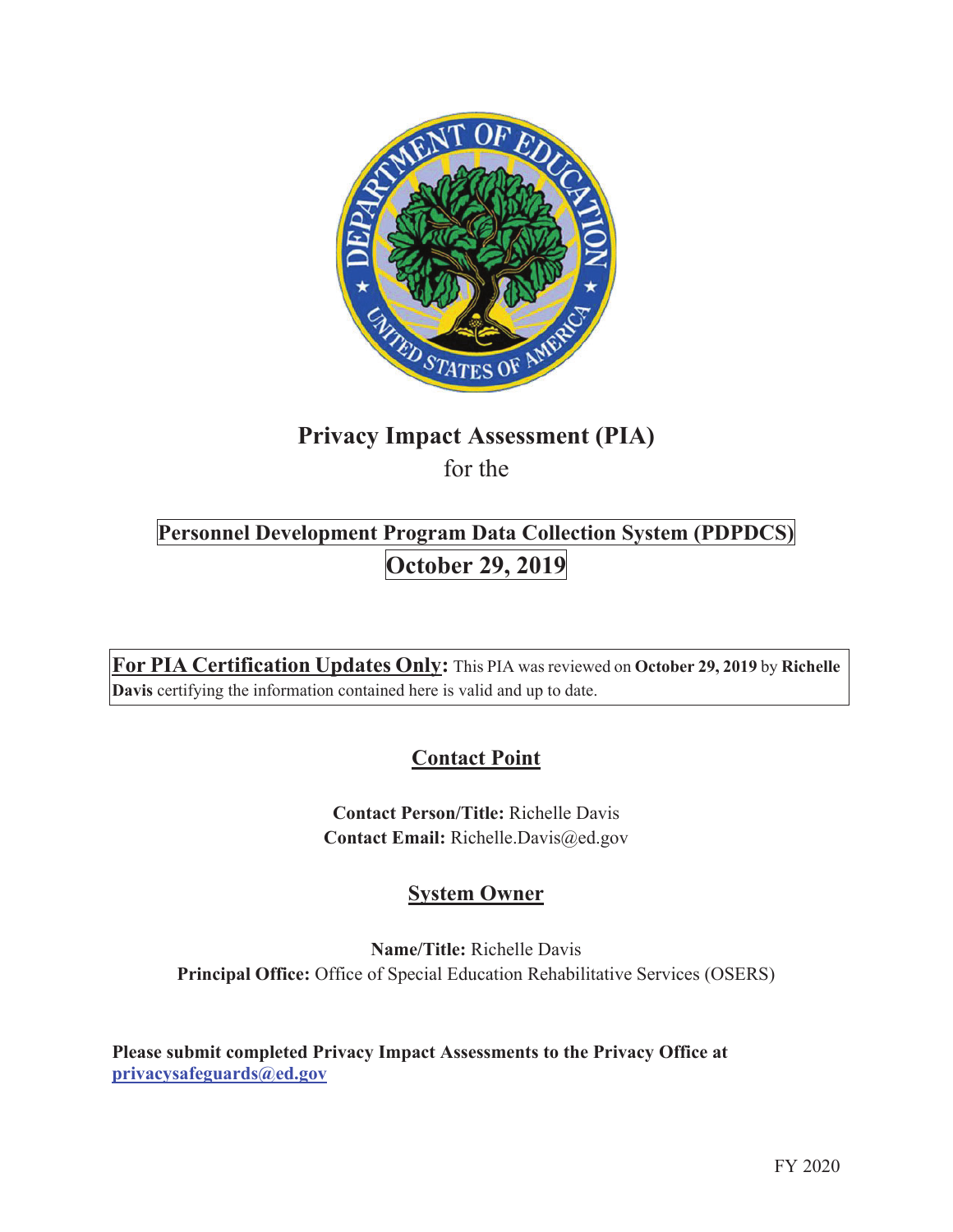*Please complete this Privacy Impact Assessment (PIA) on how personally identifiable information (PII) is collected, stored, protected, shared, and managed electronically by your system. You may wish to consult with your ISSO in completing this document. If a question does not apply to your system, please answer with N/A.* 

#### **1. Introduction**

**1.1.** Describe the system including the name, acronym, and a brief description of the program or purpose for the system.

The Personnel Development Program Data Collection System (PDPDCS), an IT system investment, provides for the collection of data from grantees, scholars and their employers to track the enrollment, eligible employment of scholars, and service obligation fulfillment of scholars who have received program funds, until their service obligations are fulfilled or they are referred to the Accounts Receivable and Bank Management Division (ARBMD) for repayment of part or all of the funds received. The PDPDCS also provides technical assistance to all users and generates performance data for reporting annually on program results. The PDPDCS serves the Office of Special Education Programs (OSEP); Rehabilitation Services Administration (RSA); and the Office of Indian Education (OIE). OSEP and RSA use the term "scholar" to refer to individuals who receive financial support from personnel development grants. While OIE uses the term "participant" instead of "scholar," the term "scholar" will be used in this document.

**1.2.** Describe the purpose for which the personally identifiable information  $(PII)^{1}$  is collected, used, maintained or shared.

PII is collected, used, and maintained to track the enrollment and service obligation fulfillment of scholars and to refer scholar debt to ARBMD when the scholar's obligation has not been fulfilled through service.

**1.3.** Is this a new system, or one that is currently in operation?

#### Currently Operating System

**1.4.** Is this PIA new, or is it updating a previous version?

<sup>&</sup>lt;sup>1</sup> The term "personally identifiable information" refers to information which can be used to distinguish or trace an individual's identity, such as their name, social security number, biometric records, etc. alone, or when combined with other personal or identifying information which is linked or linkable to a specific individual, such as date and place of birth, mother's maiden name, etc. OMB Circular A-130, page 33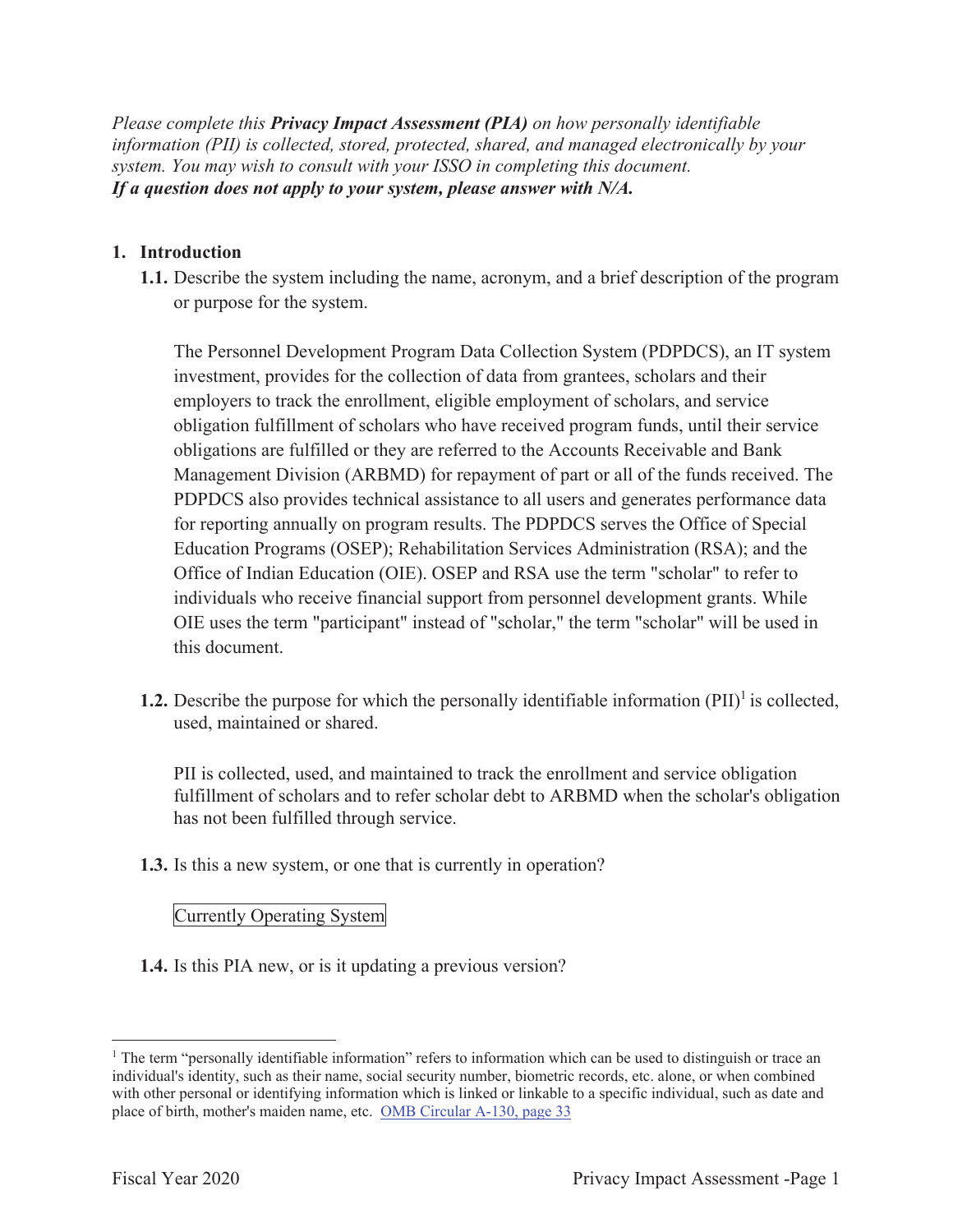## Updated PIA

**1.5.** Is the system operated by the agency or by a contractor?

#### Contractor

**1.5.1.** If the system is operated by a contractor, does the contract or other acquisitionrelated documents include privacy requirements?

 $\Box N/A$ Yes

# **2. Legal Authorities and Other Requirements**  *If you are unsure of your legal authority, please contact your program attorney.*

**2.1.** What specific legal authorities and/or agreements permit and regulate the collection and use of data by the system? Please include name and citation of the authority.

OSEP: The Government Performance and Results Act of 1993 (GPRA), Public Law 103-62 (requires program performance measurement); Individuals with Disabilities Education Improvement Act (IDEA), Public Law 108-446 (funding a performance measurement); Individuals with Disabilities Education Improvement Act (IDEA), Public Law 108 – 446, (addresses providing personnel development to improve services and results for children with disabilities); Regulations related to these programs can be found at 34 CFR part 304 Office of Indian Education: Public Law 107-110, Title VI, Part A, Subpart 2, Sec. 6122 (20 U.S.C 7442), Regulations 34 CFR 263 Rehabilitation Service Administration: The Rehabilitation Act of 1973, as amended by title IV of the Workforce Innovation and Opportunity Act (WIOA), (requires program performance measurement and authorizes service obligation) Regulations: 34 CFR 386, CFR 367 et. seq

#### **SORN**

**2.2.** Is the information in this system retrieved by an individual's name or personal identifier such as a Social Security Number or other identification?

Yes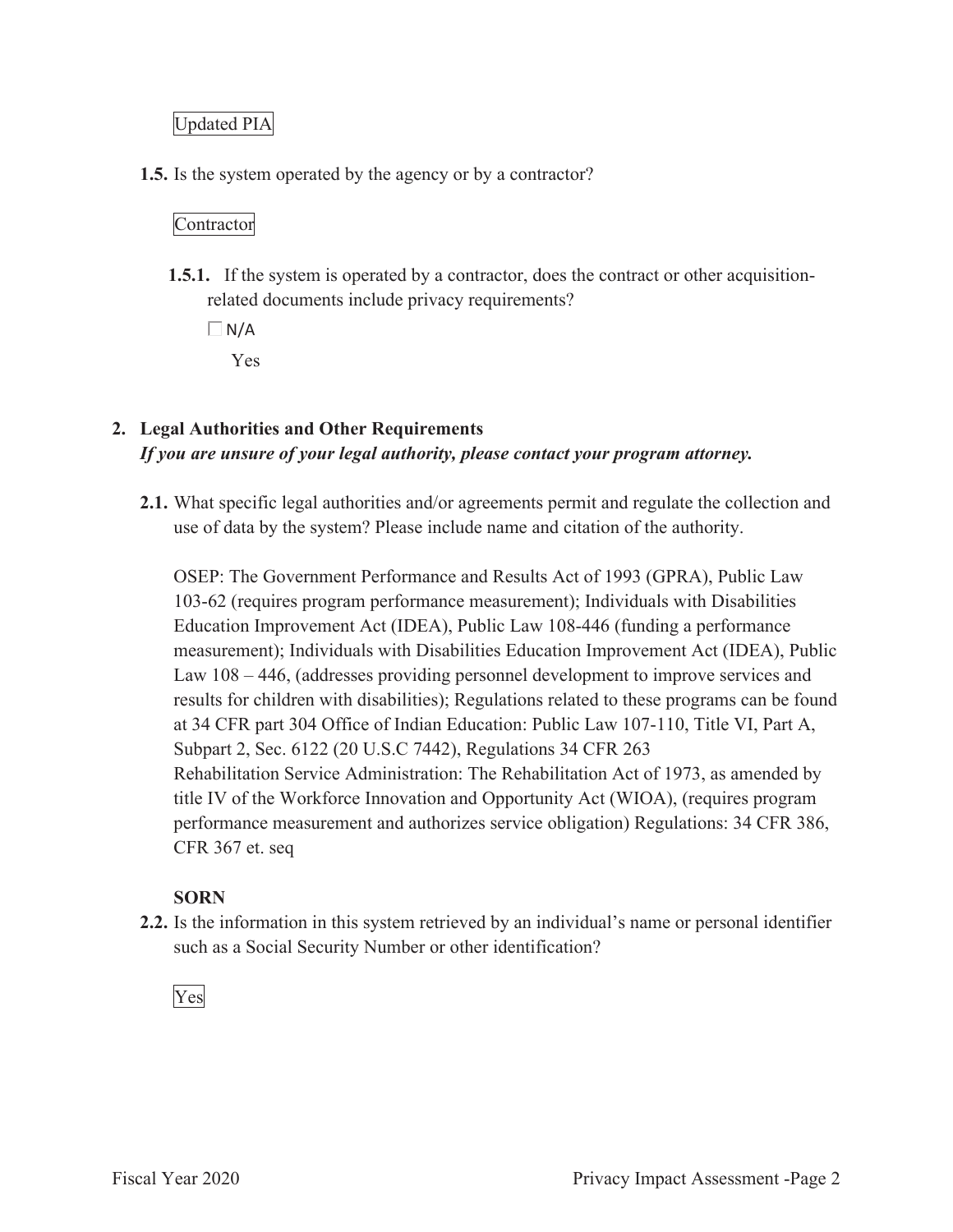**2.2.1.** If the above answer is **YES,** this system will need to be covered by Privacy Act System of Records Notice(s)  $(SORN(s))$ .<sup>2</sup> Please provide the SORN name, number, Federal Register citation and link, or indicate that a SORN is in progress.

 $\Box$  N/A

18-16-04, Personnel Development Program Data Collection System (PDPDCS), 84 FR 32889-32895, dated July 10, 2019

https://www.federalregister.gov/documents/2019/07/10/2019-14690/privacy-act-of-1974-system-of-records

**2.2.2.** If the above answer is **NO**, explain why a SORN was not necessary. For example, the information is not retrieved by an identifier, the information is not maintained in a system of records, or the information is not maintained by the Department, etc.

 $\overline{M}$  N/A

Click here to enter text.

#### **Records Management**

**If you do not know your records schedule, please consult with your records liaison or send an email to RMHelp@ed.gov** 

**2.3.** What is the records retention schedule approved by National Archives and Records Administration (NARA) for the records contained in this system? Please provide all relevant NARA schedule numbers and disposition instructions.

PDPDCS manages records in accordance with the following records schedule: "Program Management Files," Schedule Locator 066. The NARA disposition authority is N1-441- 10-1. Records in system are considered temporary, cut off files annually. Destroy/ Delete 5 years after file cutoff.

**2.4.** Is the PII contained in this system disposed of appropriately, and in accordance with the timelines in the records disposition schedule?

Yes

#### **3. Characterization and Use of Information**

<sup>&</sup>lt;sup>2</sup> A System of Records Notice (SORN) is a formal notice to the public that identifies the purpose for which PII is collected, from whom and what type of PII is collected, how the PII is shared externally (routine uses), and how to access and correct any PII maintained by ED. https://connected.ed.gov/om/Documents/SORN-Process.pdf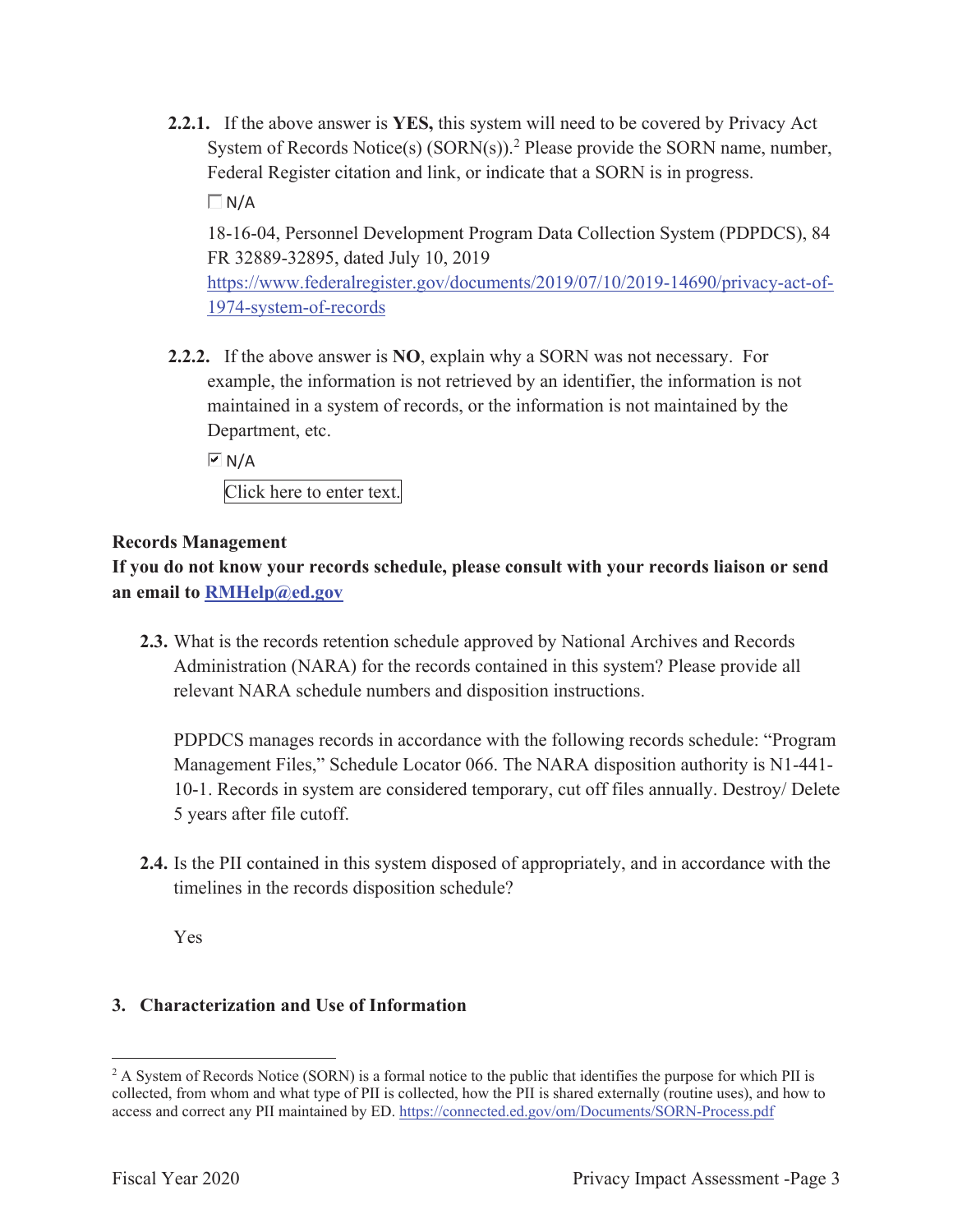#### **Collection**

**3.1.** List the specific PII elements (e.g., name, email, address, phone number, date of birth, Social Security, etc.) that the system collects, uses, disseminates, or maintains.

The information collected, used and maintained consists of records about scholars who receive funding from OSEP, RSA and OIE training grants. Information in this system includes the following for each scholar: name, date of birth, social security number (SSN), personal mailing address, personal phone numbers, financial information on grant funding received, Pre-Scholarship Agreement, Exit Certification (OSEP and RSA only), personal email address, education records, employment status, and place of employment. This information is provided by the grantee and the scholar. Employers verify the employment information provided by the scholar.

**3.2.** Does the system collect only the minimum amount required to achieve the purpose stated in Question 1.2?

Yes

**3.3.** What are the sources of PII collected (e.g., individual, school, another agency, commercial sources, etc.)?

Sources of information are grantees, the scholars, and employers of the scholars. The grantee submits contact, enrollment and educational program data on each scholar. The scholar submits their place of employment, dates of employment, role or position while employed, and information required to determine eligible employment as defined by respective program regulations. The scholar's employer verifies employment data. For OSEP and OIE, the contractor extracts demographic information on the public school districts from the Department's Common Core of Data System, to determine if the scholar's employment after program completion meets criteria established in the program performance measures.

**3.4.** How is the PII collected from the stated sources listed in Question 3.3 (e.g., paper form, web page, database, etc.)?

The data are submitted at https://pdp.ed.gov. In rare cases, paper alternative forms may be used.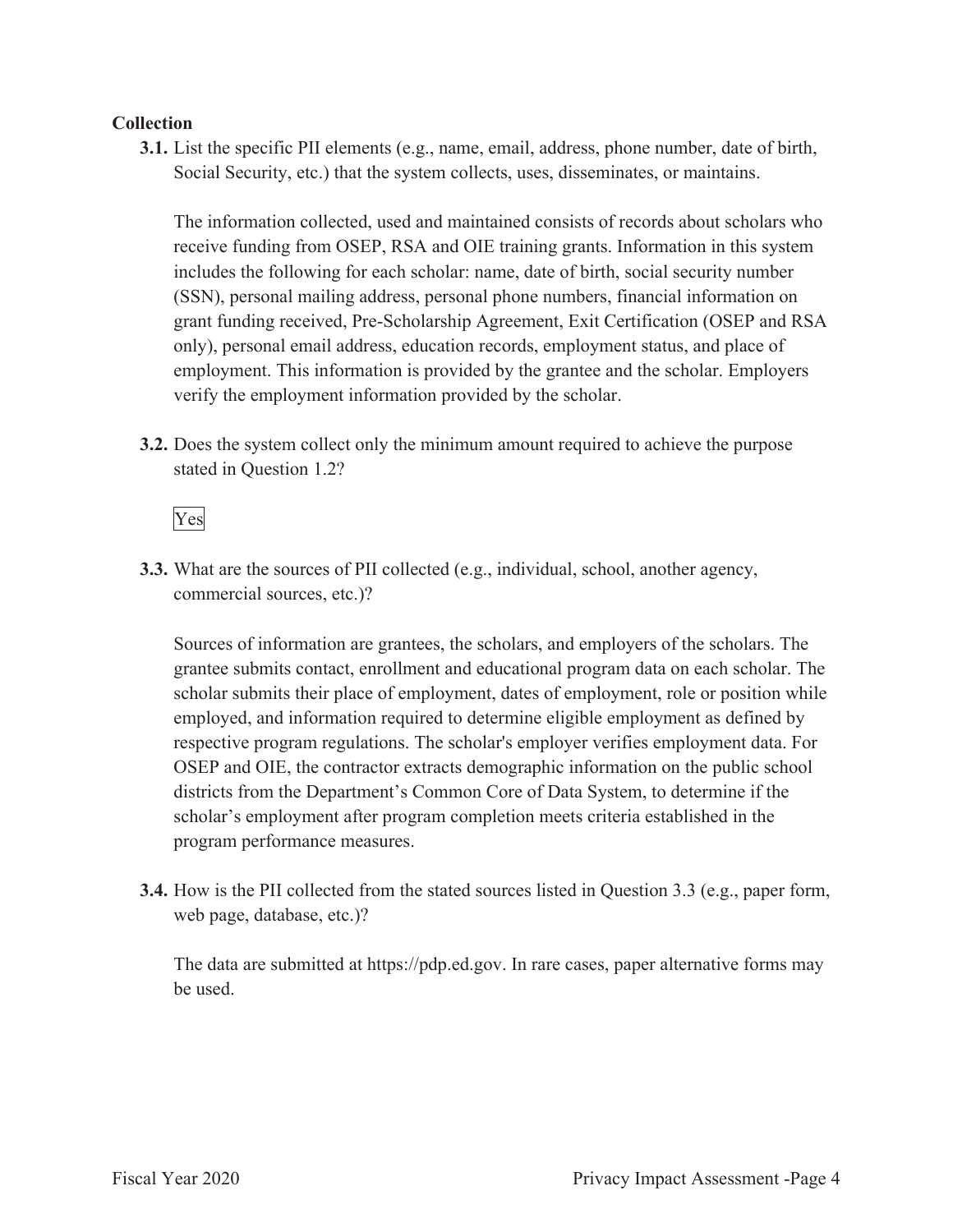**3.5.** How is the PII validated or confirmed to ensure the integrity of the information collected?<sup>3</sup> Is there a frequency at which there are continuous checks to ensure the PII remains valid and accurate?

The information is validated by the grantee who submits a scholar record for each scholar receiving funding; the personal data and enrollment information is reviewed by the scholar; and the employer validates the employment record of the scholar. Random validation of data occurs on a regular schedule by the contractor. This is a manual process the contractor randomly selects employment records and contacts the employers to verify that the employer actually completed the employment verification and the data are accurate. There are automated validations built into the system, as well, to check for things like internal consistency (that an enrollment date isn't after a date of graduation or the dates aren't in the future), correct formats (e.g., SSN's are 9 digits) and to check for missing required items .

#### **Use**

**3.6.** Describe how the PII is used to achieve the purpose stated in Question 1.2 above.

Information is used to monitor compliance of scholars in meeting their service obligation agreements. When scholars elect or are referred for payback, sensitive information is encrypted and transmitted electronically from PDPDCS to ARBMD. Descriptive statistical methods are used to compile data for the evaluation of program performance measures. For OSEP and OIE, data from the Institute of Education Science's (IES) Common Core Data System is used in conjunction with data collected by the PDPDCS to calculate results for program performance measures. Information from the Department's grants database, G-5, is used to pre-populate fields of the Web-based data collection system to decrease burden on grantees. No commercial information or publicly available information is used.

**3.7.** Is the system using PII for testing/researching new applications or information systems prior to deployment or for training employees?

Yes

**3.7.1.** If the above answer is **YES,** what controls are in place to minimize the risk and protect the data?

 $\Box N/A$ 

<sup>&</sup>lt;sup>3</sup> Examples include restricted form filling, account verification, editing and validating information as it's collected, and communication with the individual whose information it is.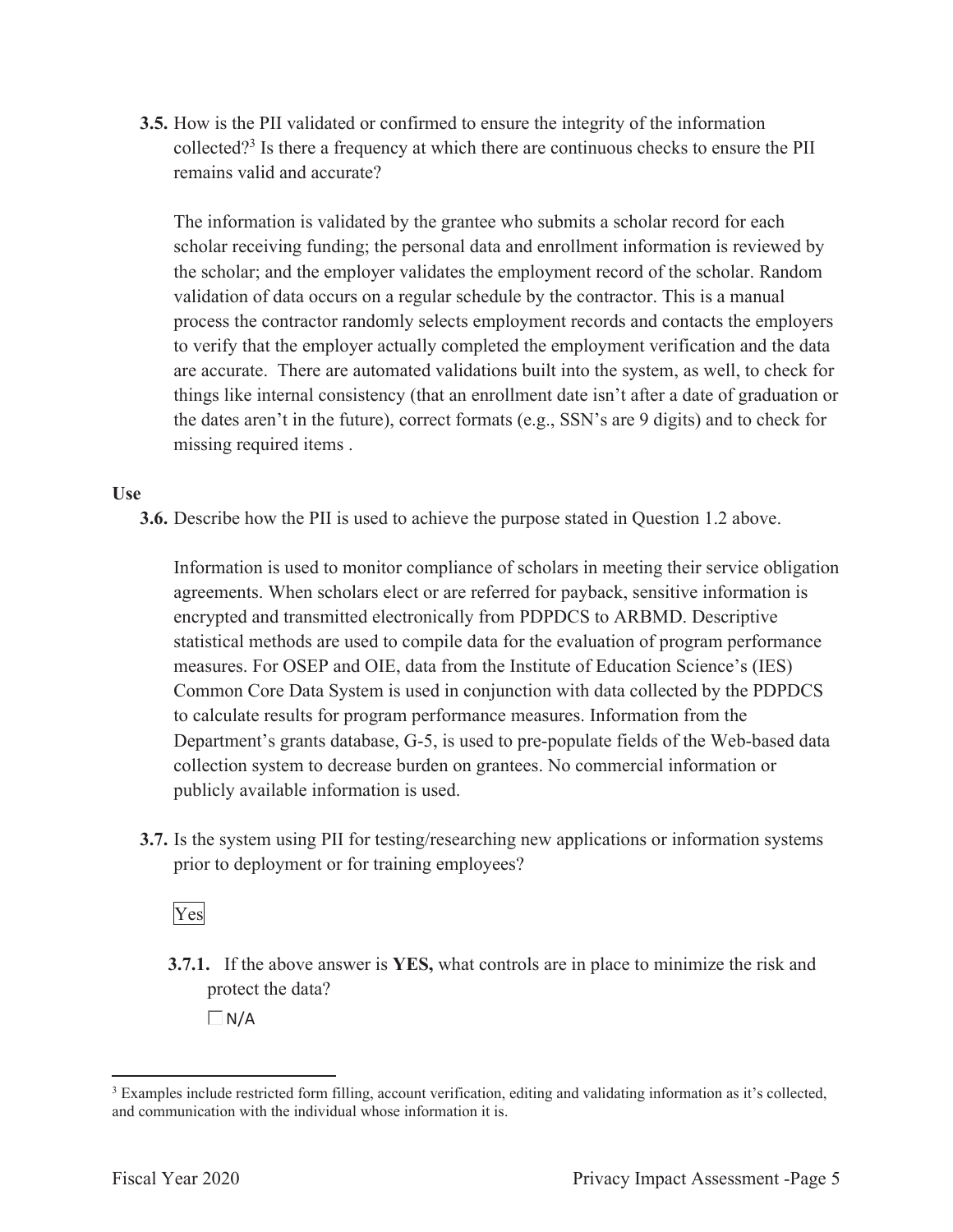Yes, program level PDPDCS data are used to train grantees on data quality, but are limited to items related to program performance measures. No individual data are used in training to mitigate the risk and protect the data

#### **Social Security Numbers**

*It is the Department's Policy that, in order to collect Social Security Numbers, the System Owner must state the collection is: 1) authorized by law, 2) necessary for an agency purpose, and 3) there is no reasonable alternative.* 

**3.8.** Does the system collect Social Security Numbers? Note that if the system maintains Social Security Numbers but does not explicitly collect them, answer 3.8.1 to address the purpose for maintaining them.

## Yes

**3.8.1.** If the above answer is **YES**, explain the purpose for its collection, and how the SSN will be used.

 $\Box N/A$ 

Because scholars must fulfill a service obligation in exchange for funding received or repay part or all of the funding received from the grantee, SSNs are required to refer scholars or repayment to ARBMD. If a scholar defaults on payment, ARBMD must provide an SSN when referring the debt to the Department of Treasury. Both ARBMD and the Department of Treasury require SSNs to confirm identity and process the debt. There are no alternatives possible for this purpose.

**3.8.2.** Specify any alternatives considered in the collection of SSNs and why the alternatives were not selected.

 $\Box$ N/A

There are no alternatives possible for this purpose.

#### **4. Notice**

**4.1.** How does the system provide individuals with notice about the collection of PII prior to its collection (e.g., direct notice, such as a Privacy Act Statement (if applicable) or public notice, such as a SORN, PIA,)? If notice is not provided, explain why not.

As authorized by requirements and regulations, scholars must sign a Pre-Scholarship Agreement, which includes information and resources to ensure that they understand their responsibility for completing a service obligation in exchange for scholarship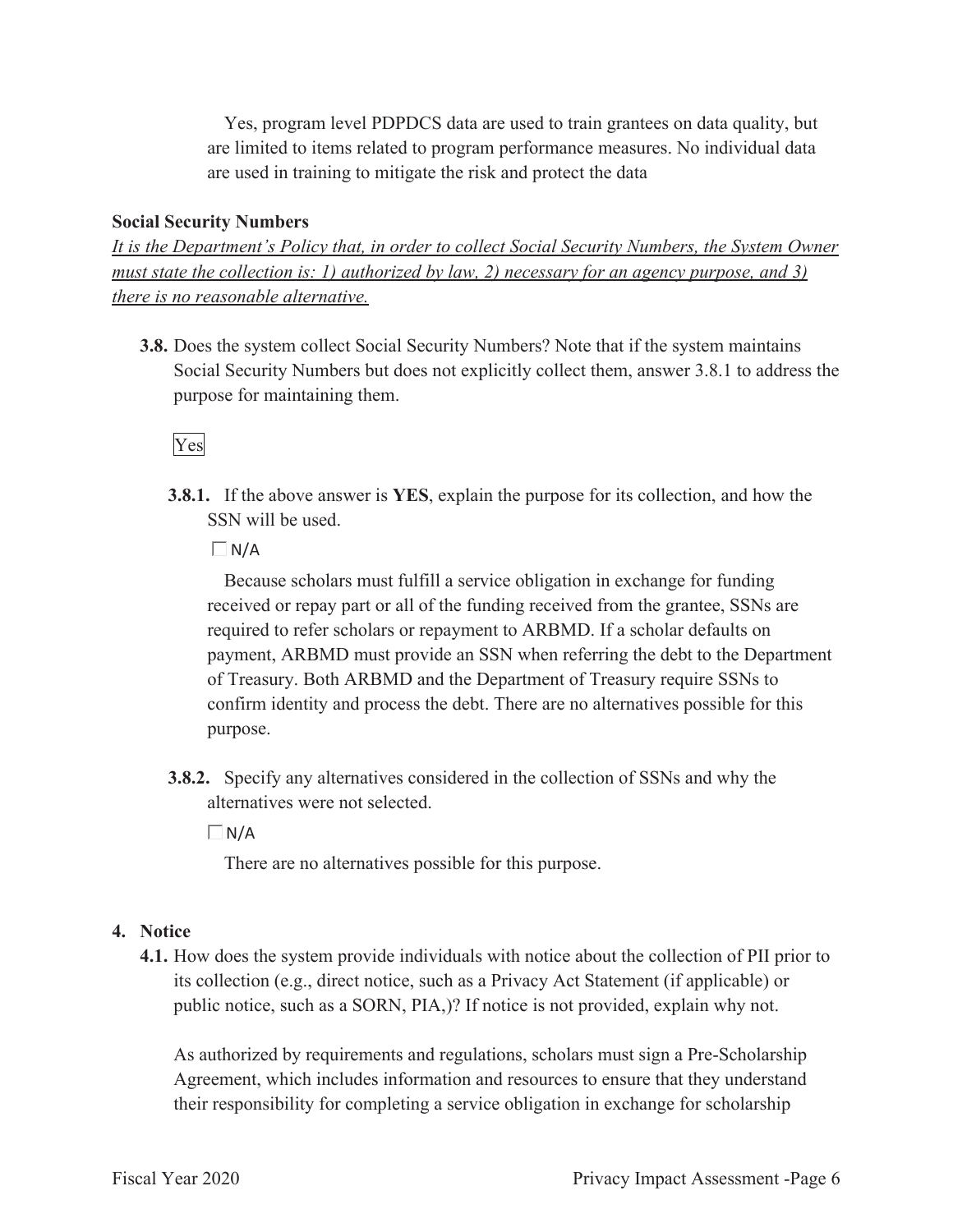funding. In addition, they must provide their contact information, date of birth and SSN prior to receiving a scholarship from a Federal grant. The PDPDCS Web site includes the required Privacy Notice. In addition, users must acknowledge the terms of use prior to logging into the Web site. (https:// pdp.ed.gov)

**4.2.** Provide the text of the notice or the link to the webpage where the notice is posted if notice is provided other than by SORN or PIA.

 $\Box$ N/A

https://pdp.ed.gov/OSEP/home/privacy https://pdp.ed.gov/OIE/home/privacy https://pdp.ed.gov/RSA/home/privacy

**4.3.** What opportunities are available for individuals to consent to uses (including new uses of previously collected PII), decline to provide PII, or opt out of the project?

If scholars do not complete and sign the Pre-Scholarship Agreement, scholars opt out of the program. For OSEP, the Pre-Scholarship Agreement states: "*You are advised that your participation in the Office of Special Education (OSEP) Personnel Development Program (PDP) is voluntary and that giving us your student educational information is voluntary, but you must provide the requested information, including your PII, to participate.*"

**4.4.** Is the notice referenced in Question 4.1 reviewed and revised when there are changes in the practice, policy, or activities that affect the PII and privacy to ensure that individuals are aware of and can consent to, where feasible, these changes?

Yes

## **5. Information Sharing and Disclosures**

#### **Internal**

**5.1.** Will PII be shared internally with other ED principal offices? If the answer is **NO**, please skip to Question 5.4.

Yes

**5.2.** What PII will be shared and with whom?

 $\Box$ N/A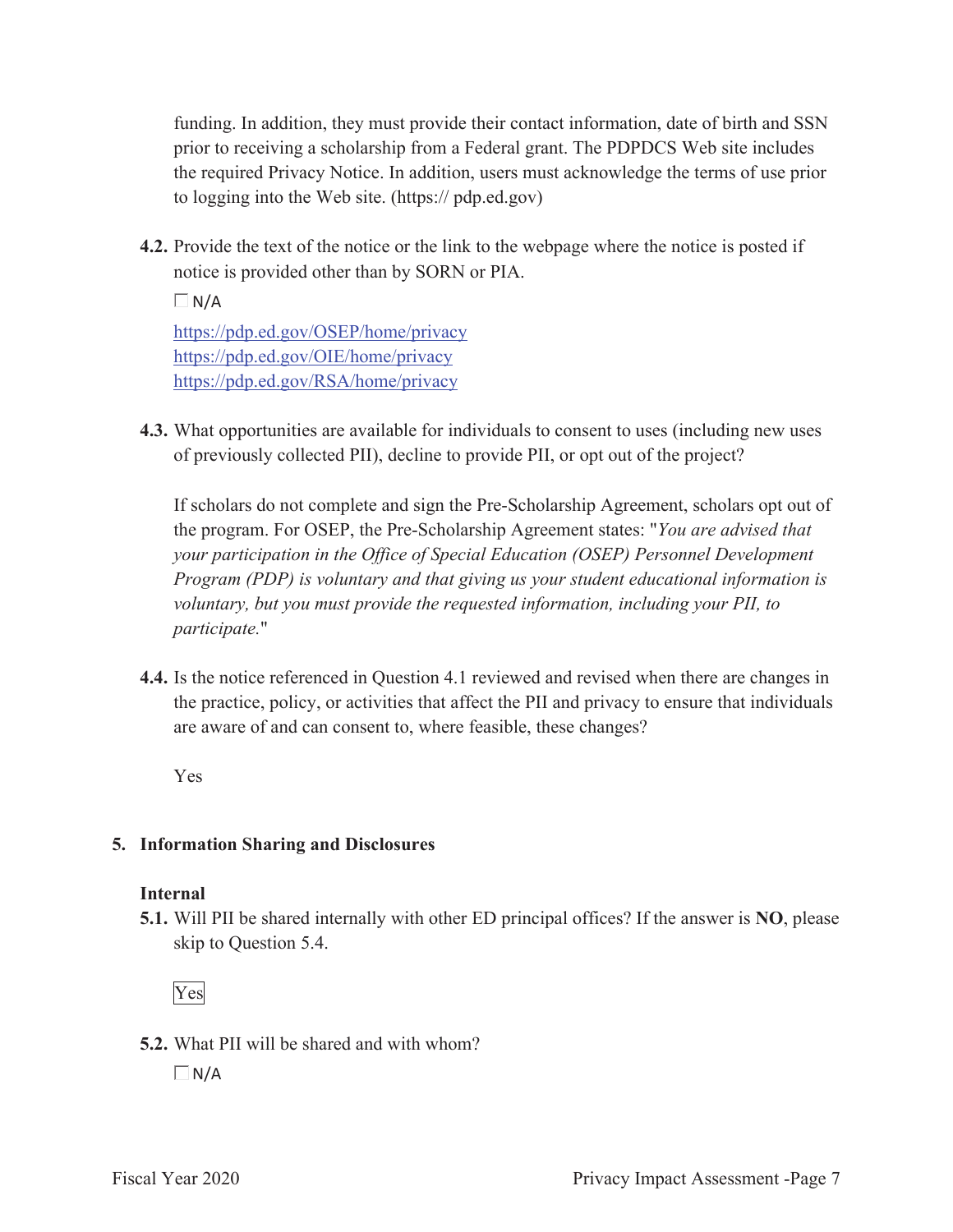When the Department determines scholars will not fulfill their service obligation and must instead repay some or all of the scholarship they received, the Department sends debt referral information to the Department's ARBMD. The Department also uses scholar and employer data for reporting on program performance measures. The results of the performance measures are shared within the program office and with the Department's Budget Services. Data may be made available to the IES or its contractor for the purpose of program evaluation; however, no PII will be shared as part of program evaluation data sharing. Data compiled without PII may also be shared with ED officials upon request for program oversight purposes.

**5.3.** What is the purpose for sharing the specified PII with the specified internal organizations?

 $\Box$  N/A

The purpose of sharing information with ARBMD is for debt referral. The purpose of sharing data with IES or its contractor is for the purpose of program evaluation. The purpose of sharing data with ED officials is for the purpose of program monitoring.

#### **External**

**5.4.** Will the PII contained in the system be shared with external entities (e.g. another agency, school district, the public, etc.)? If the answer is **NO**, please skip to Question 6.1.



**5.5.** What PII will be shared and with whom? List programmatic disclosures only.<sup>4</sup> **Note: If you are sharing Social Security Numbers externally, please specify to whom and for what purpose**.

 $\Box$  N/A

Should the scholar default on a repayment plan or be non-responsive to the Department's request for repayment, scholar information, including SSN, is forwarded by ARBMD to the Department of Treasury for collection. The PDPDCS does not currently share SSNs externally with non-federal entities, and would only do so for a legitimate, authorized purpose, as permitted by a routine use.

**5.6.** What is the purpose for sharing the PII with the specified external entities?

 $\Box$ N/A

The purpose for sharing information externally is for when debt is referred to the Department of Treasury for collection.

<sup>4</sup> If this information is covered by Privacy Act System of Records Notice (SORN) please list only relevant programmatic disclosures listed under the Routine Uses section.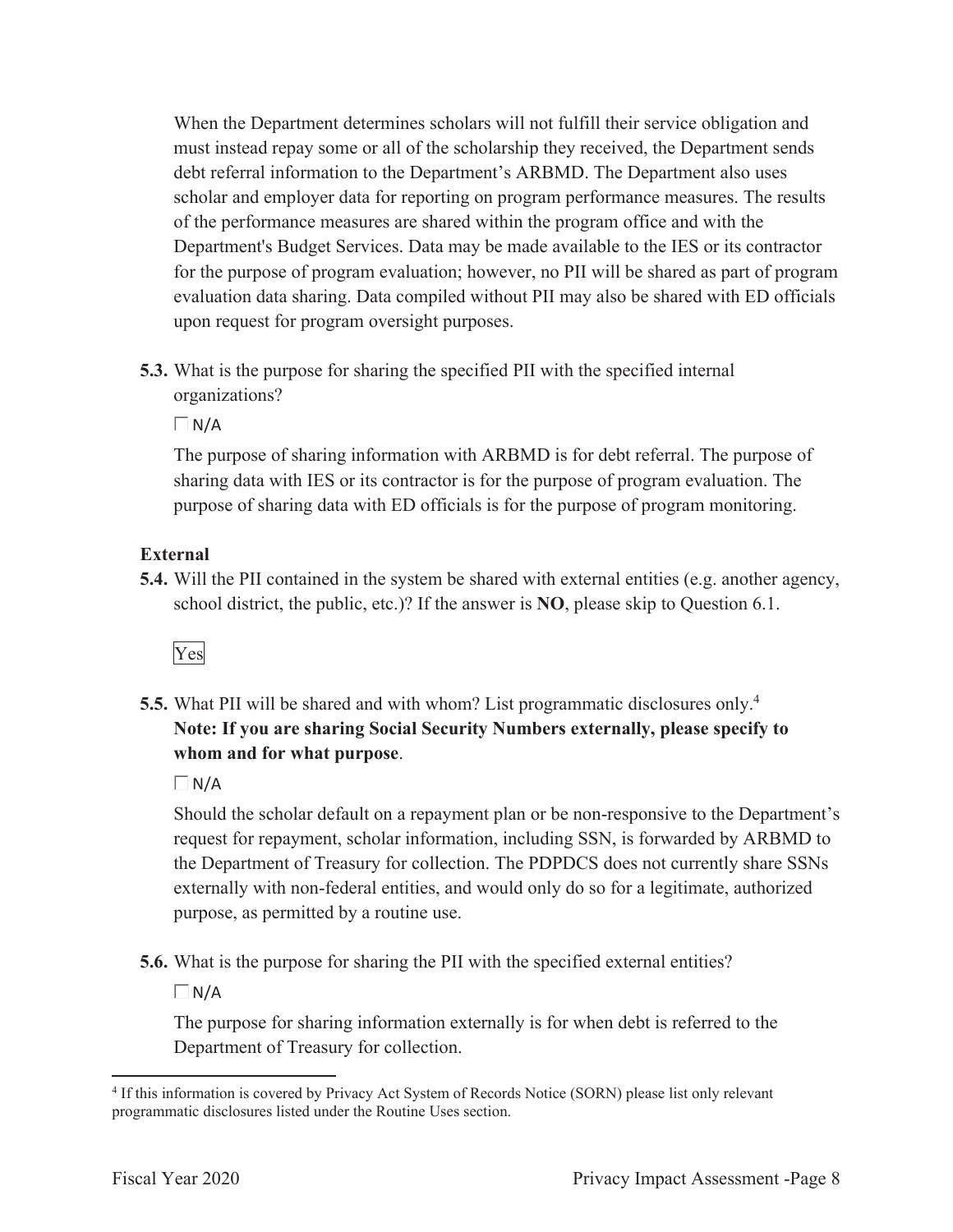**5.7.** Is the sharing with the external entities authorized?

 $\Box$  N/A Yes

**5.8.** Is the system able to provide and retain an account of any disclosures made and make it available upon request?

 $\Box N/A$ Yes

**5.9.** How is the PII shared with the external entity (e.g. email, computer match, encrypted line, etc.)?

 $\Box$ N/A

The Department of Treasury uses the information to attempt collection of the scholar debts and to establish wage garnishment as needed.

**5.10.** Is the sharing pursuant to a Computer Matching Agreement (CMA), Memorandum of Understanding (MOU), or other type of approved sharing agreement with another agency?

 $\Box$ N/A

No

**5.11.** Does the project place limitation on re-disclosure?

 $\Box N/A$ No

#### **6. Redress**

**6.1.** What are the procedures that allow individuals to access their own information?

The SORN is located at https://www.federalregister.gov/documents/2019/07/10/2019- 14690/privacy-act-of-1974-system-of-records. Scholars may access their own information through the PDPDCS system at any time by using their login information.

**6.2.** What procedures are in place to allow the subject individual to correct inaccurate or erroneous information?

Scholars may edit all personal information except for SSN and name. To make edits to these fields, scholars must contact the PDPDCS Help Desk and provide documentation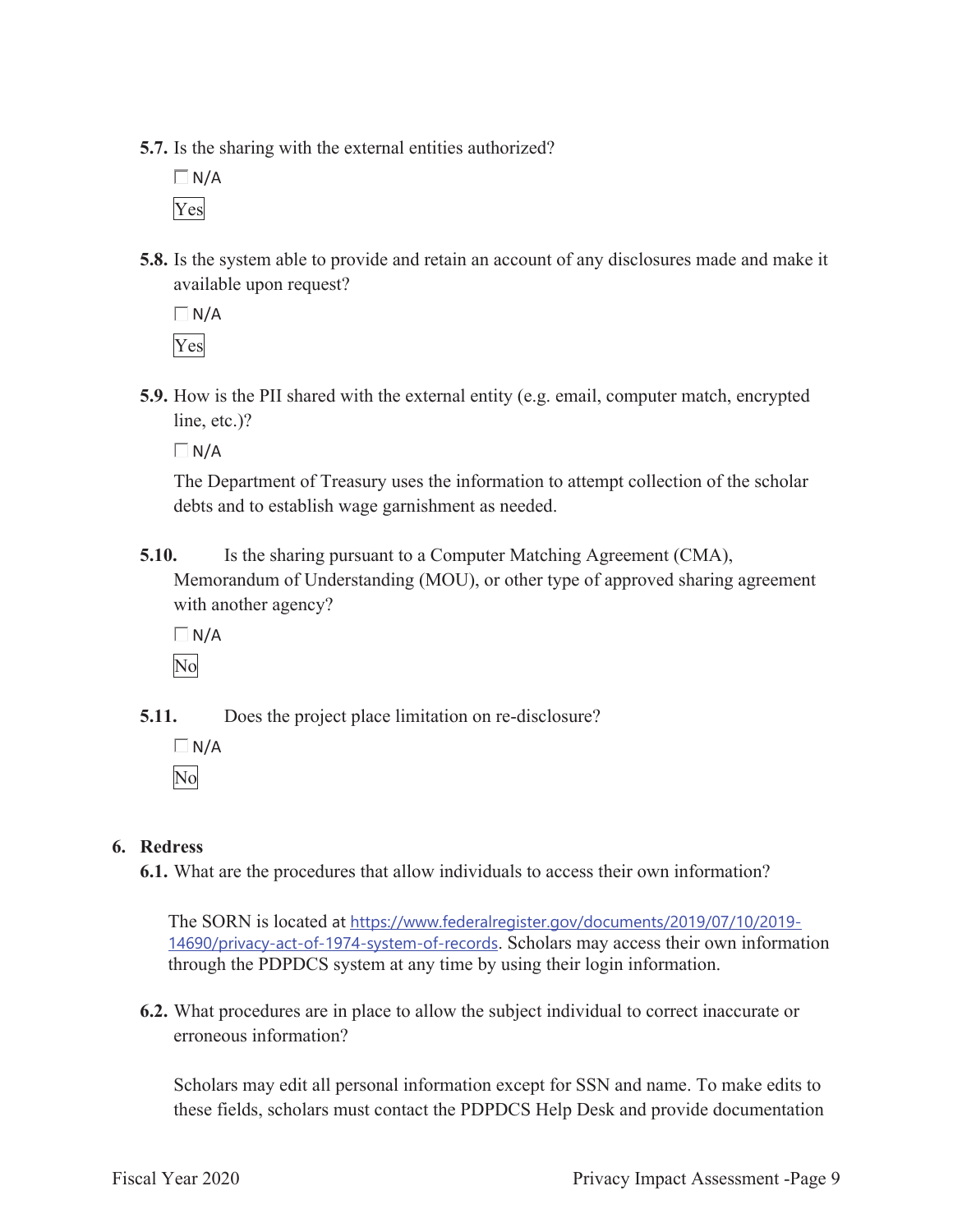to support the correction. Errors in funding, degrees attained, and service obligation, may be reported by the scholars to the PDPDCS which then communicates with the grantee to determine the correct information.

**6.3.** How does the project notify individuals about the procedures for correcting their information?

Instructions for contacting the PDPDCS Help Desk to correct errors is provided on the scholar's main page.

## *7.* **Safeguards**

## *If you are unsure which safeguards will apply, please consult with your ISSO.*

**7.1.** Does the principal office work with their CSO/ISSO to build privacy & security into the system and build privacy extensions to the extent feasible?

Yes

**7.2.** Is an Authority to Operate (ATO) required?



**7.3.** Under NIST FIPS Pub. 199, what is the security categorization of the system: **Low, Moderate, or High?** 

 $\Box$  N/A Moderate

**7.4.** What administrative, technical, and physical safeguards are in place to protect the information?

The PDPDCS, a secure, online system, has had extensive security testing and meets all security requirements for a moderate level system. The information is secured according to the requirements found in all applicable Department of Education policy and guidance documents. The system complies with IT security requirements in the Federal Information Security Management Act (FISMA), Office of Management and Budget (OMB) Circulars, and the National Institute of Standards and Technology (NIST) standards and guidance. The PDPDCS is monitored continuously by the ISO, the Office of Special Education and Rehabilitative Services's (OSERS) Information System Security Officer (ISSO), and by the contractor. Security scans are conducted monthly by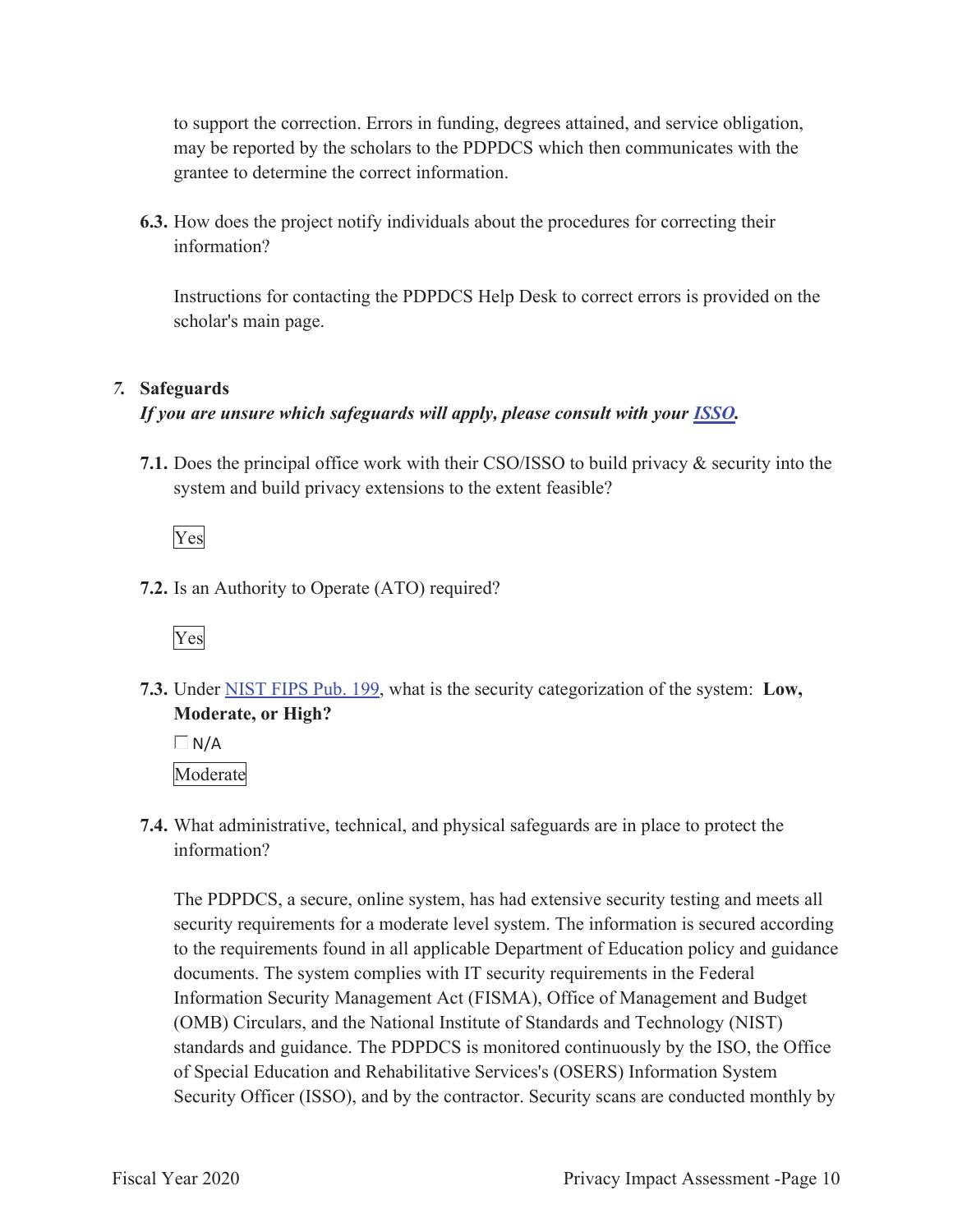the contractor and submitted into CSAM for review by the ISSO and ISO. All vulnerabilities are identified, documented and resolved in accordance with Federal requirements. Privacy risks are ameliorated by careful control of the data. Electronic information is secured through the use of access controls, background clearances, personnel security awareness and training, and regular auditing of information and information management processes. All users are properly identified and authorized for access, are made aware of the rules, and agree to abide by them as stated. In addition, security is maintained through carefully managed control of system changes, appropriate contingency planning, handling, and testing, and by ensuring that any incident is handled expeditiously. Additionally, the system is protected through proper maintenance with controlled regulation of the operating environment and extensive evaluation of information management risks.

**7.5.** Is the information in the system appropriately secured in accordance with the IT security requirements and procedures as required by Federal law and policy?

Yes

**7.6.** Has a risk assessment been conducted where appropriate security controls to protect against that risk have been identified and implemented?



**7.7.** Please describe any monitoring, testing or evaluation conducted on a regular basis to ensure the security controls continue to work properly at safeguarding the PII.

The contractor conducts vulnerability scans on a weekly basis and before system changes are released to production. All changes to the web site and database are thoroughly tested in the PDPDCS development and staging environments. All security controls for the PDPDCS are assessed annually by either a Department contractor or through a self-assessment.

#### **8. Auditing and Accountability**

**8.1.** How does the system owner assess and ensure that the PII is used in accordance with stated practices in this PIA?

The ISO assures that information is used in accordance with Federal regulations and stated practices by monitoring all work associated with the system: security assessments, on-going vulnerability scanning, debt referrals, background clearances at the 5c level for contractor personnel working with the PDPDCS, annual security and role-based